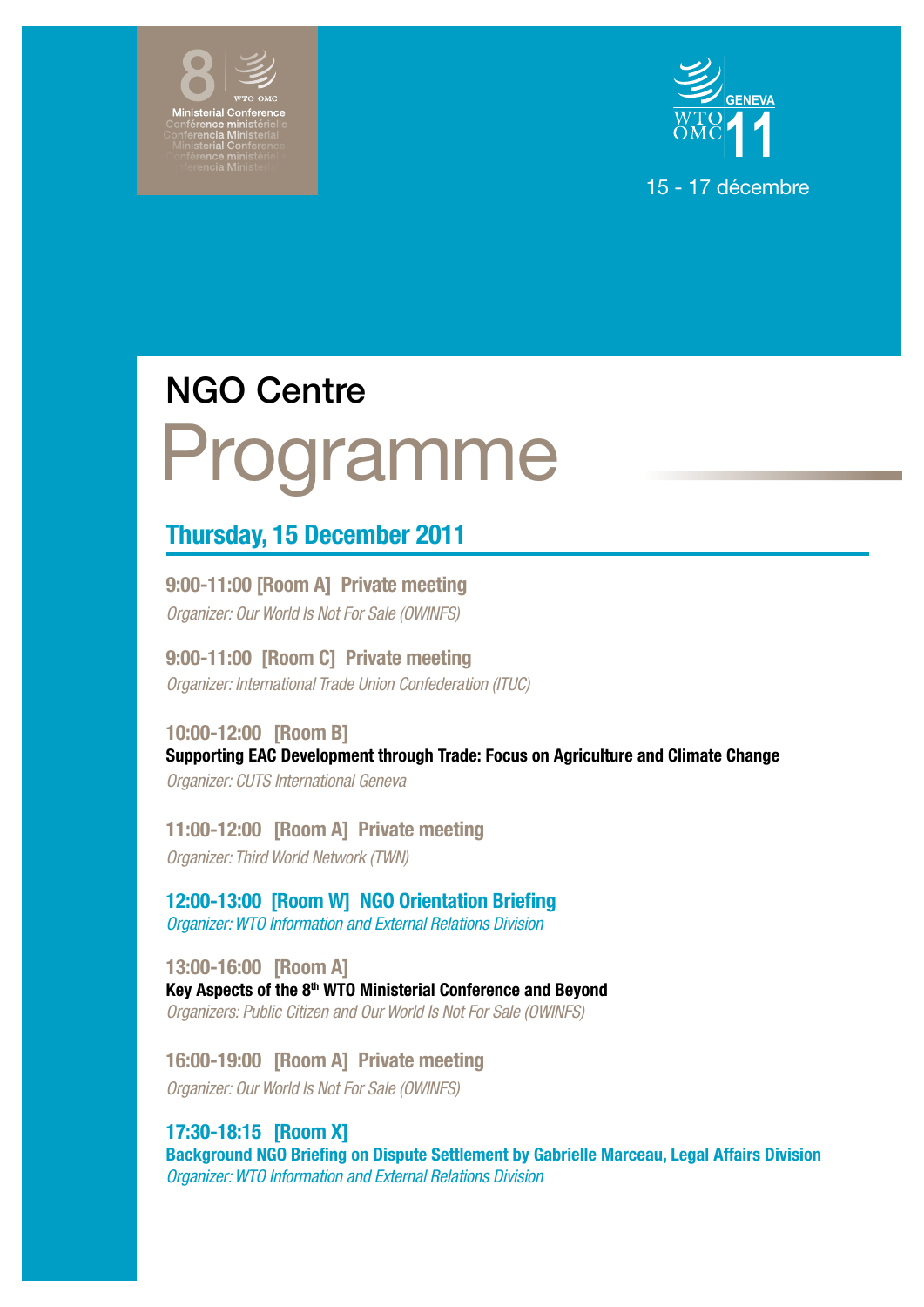# Friday, 16 December 2011

#### 9:00-10:30 [Room W]

Trade and Development Symposium: High Level Roundtable: The Future of the Multilateral Trading System

*Organizer: International Centre for Trade and Sustainable Development (ICTSD)*

9:00-11:00 [Room A] Private meeting *Organizer: Our World Is Not For Sale (OWINFS)*

9:00-11:00 [Room C] Private meeting *Organizer: International Trade Union Confederation (ITUC)*

#### 10:00-11:00 [Room B]

Present Issues of Negotiations under the WTO and its Impact on Indian Economy with Special Reference to: Agriculture, TRIPS, FDI, and IT Enabled **Services** 

*Organizer: Great Mission Group Society*

#### 10:45-12:15 [Room W]

Trade and Development Symposium: Embracing Regional Trade Agreements *Organizer: International Centre for Trade and Sustainable Development (ICTSD)*

# 11:00-11:45 [Room X] Background NGO Briefing on Trade in Services by Hamid Mamdouh, Director, Trade in Services Division *Organizer: WTO Information and External Relations Division*

11:00-13:00 [Room A] Private meeting *Organizer: Third World Network (TWN)*

11:00-13:00 [Room B] The TRIPS Agreement and Copyright *Organizer: Knowledge Ecology International (KEI)*

11:00-13:00 [Room C]

Recent Developments in International Policy - and Investor-State Arbitration Cases against Uruguay, Australia & Germany

*Organizers: Powershift e.V., Green Peace, and Forum Environment & Development*

11:00-13:00 [Room D]

## Another WTO is possible

*Organizer: International Trade Union Confederation (ITUC)*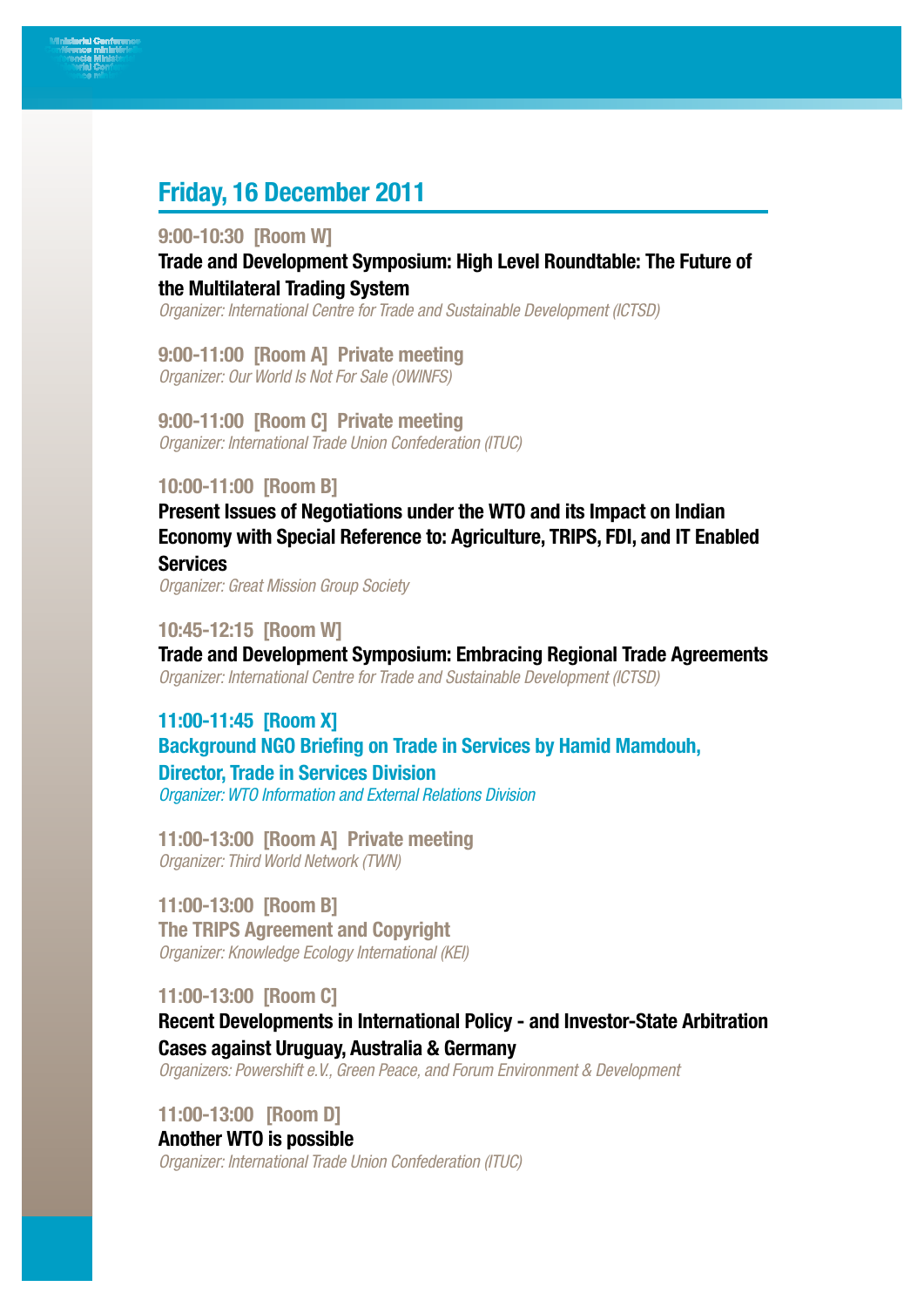## 12:00-12:45 [Room X]

Background NGO Briefing on Food Security by Clem Boonekamp, Director, Agriculture and Commodities Division

*Organizer: WTO Information and External Relations Division*

#### 12:45-13:30 [Room W] NGO Secretariat Briefing

*Organizer: WTO Information and External Relations Division*

13:00-15:00 [Room A] Accession: What Price for What Benefit? *Organizer: Our World Is Not For Sale (OWINFS)*

#### 13:00-14:00 [Room B]

Evidence based Assessment of Trade Policy Coherence: The case of Tourism Development in 14 LDCs

*Organizer: Centre for Socio-Economic Development (CSEND)*

13:00-15:00 [Room C] Private meeting *Organizers: Powershift e.V., Green Peace, and Forum Environment & Development*

#### 13:30-15:00 [Room W]

## Trade and Development Symposium: Emerging Economies and the Multilateral Trading System

*Organizer: International Centre for Trade and Sustainable Development (ICTSD)*

#### 14:00-16:00 [Room B]

Dialogue sur la gouvernance et le commerce des ressources naturelles: quels enjeux et perspectives pour l'Afrique et les économies émergentes? *Organizer: Centre du commerce international pour le développement (CECIDE)*

15:00-16:00 [Room A] Private meeting *Organizer: Public Citizen*

15:00-15:45 [Room X] Background NGO Briefing on Trade Finance by Marc Auboin, Economic Research and Statistics Division *Organizer: WTO Information and External Relations Division*

15:15-16:45 [Room W]

Trade and Development Symposium: Tackling Institutional Reform - The Future of the WTO

*Organizer: International Centre for Trade and Sustainable Development (ICTSD)*